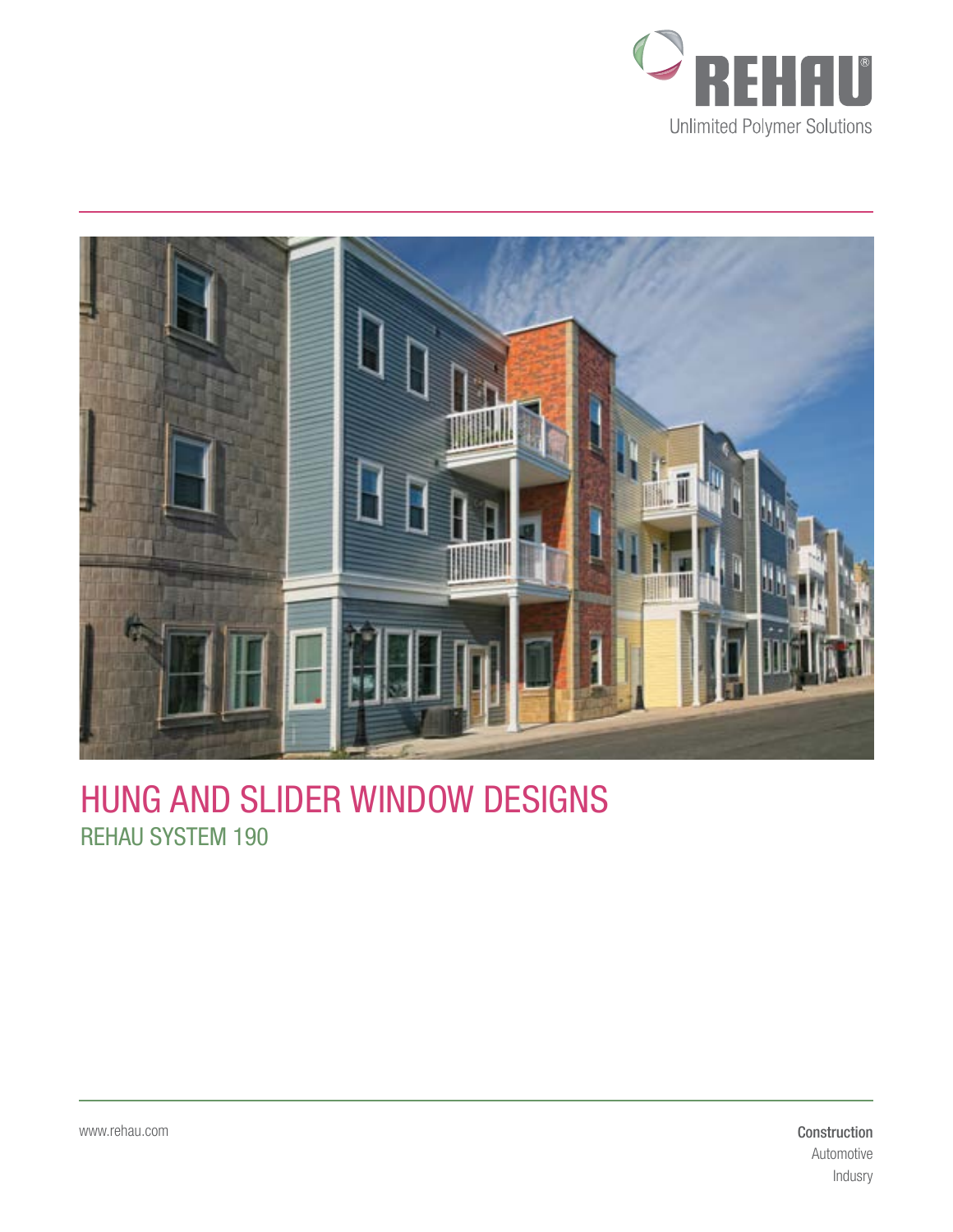# REHAU SYSTEM 190 FOR THOSE WHO WANT THE BEST



| <b>Types</b>            | Fixed, single-hung and single-slider                                                   |
|-------------------------|----------------------------------------------------------------------------------------|
| Material                | Cadmium- and lead-free RAU-PVC                                                         |
| <b>Sealing System</b>   | Weather pile                                                                           |
| <b>System Depth</b>     | 2 11/16 in (68.6 mm)                                                                   |
| Max. Glass Thickness    | $3/4$ in $(19 \text{ mm})$                                                             |
| Sightlines Frame / Sash | 1 3/8 to 4 7/8 in (35 to 124 mm)                                                       |
| Colors                  | White, beige and clay                                                                  |
| U-values                | Down to $0.25^*$                                                                       |
| <b>STC</b>              | Up to 34 dB                                                                            |
| <b>Structural Tests</b> | Single-hung: LC-PG50 (includes sill exter<br>Single-slider: LC-PG35<br>Fixed: I C-PG45 |

### Available Colors

| White |
|-------|
| Beige |
| Clay  |

The System 190 combines the simplicity of a side-load design with high performance. New construction and replacement designs use common sash components.

nsion)

\* based on simulation

Testing on our window and door systems is ongoing. Contact your REHAU representative for the latest results.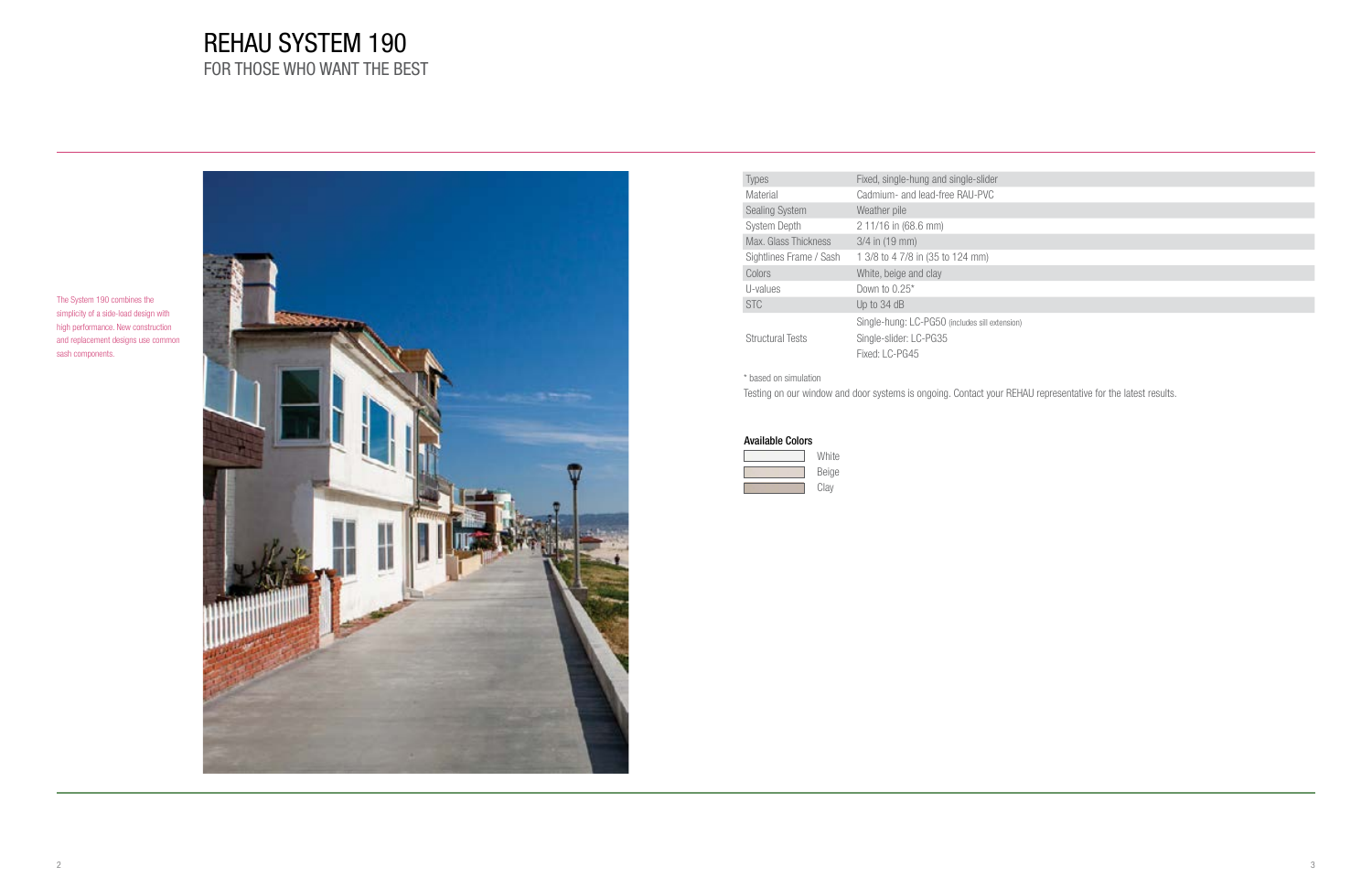### REHAU system 190 FEATURES AND BENEFITS

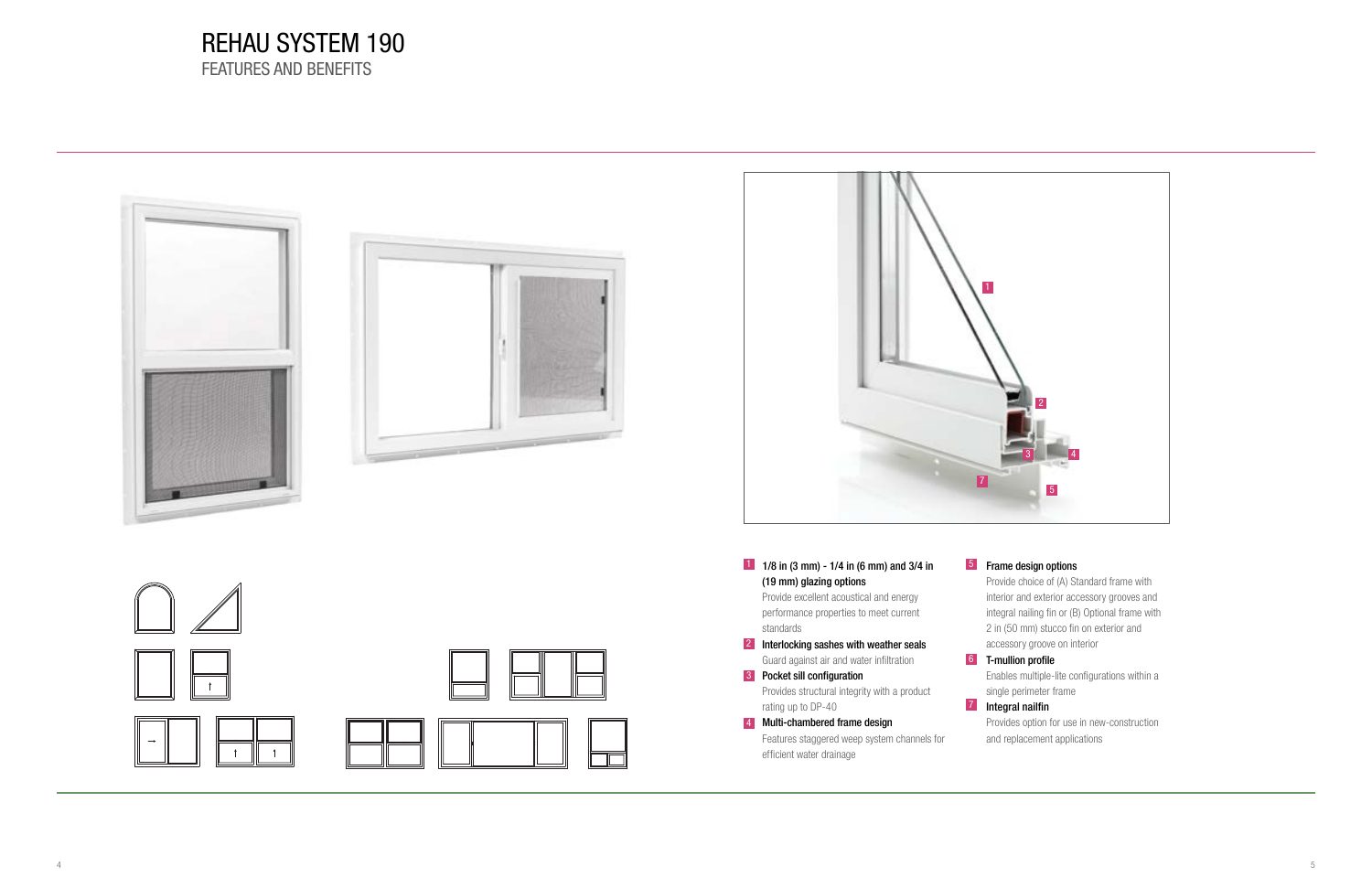### REHAU SYSTEM 190 Installation drawings



2 x 4 in. Single-Hung Brick New Construction 2 x 4 in. Single-Hung Vinyl Siding New Construction 2 x 6 in. Single-Slider Stucco New Construction Stucco Single-Slider Replacement